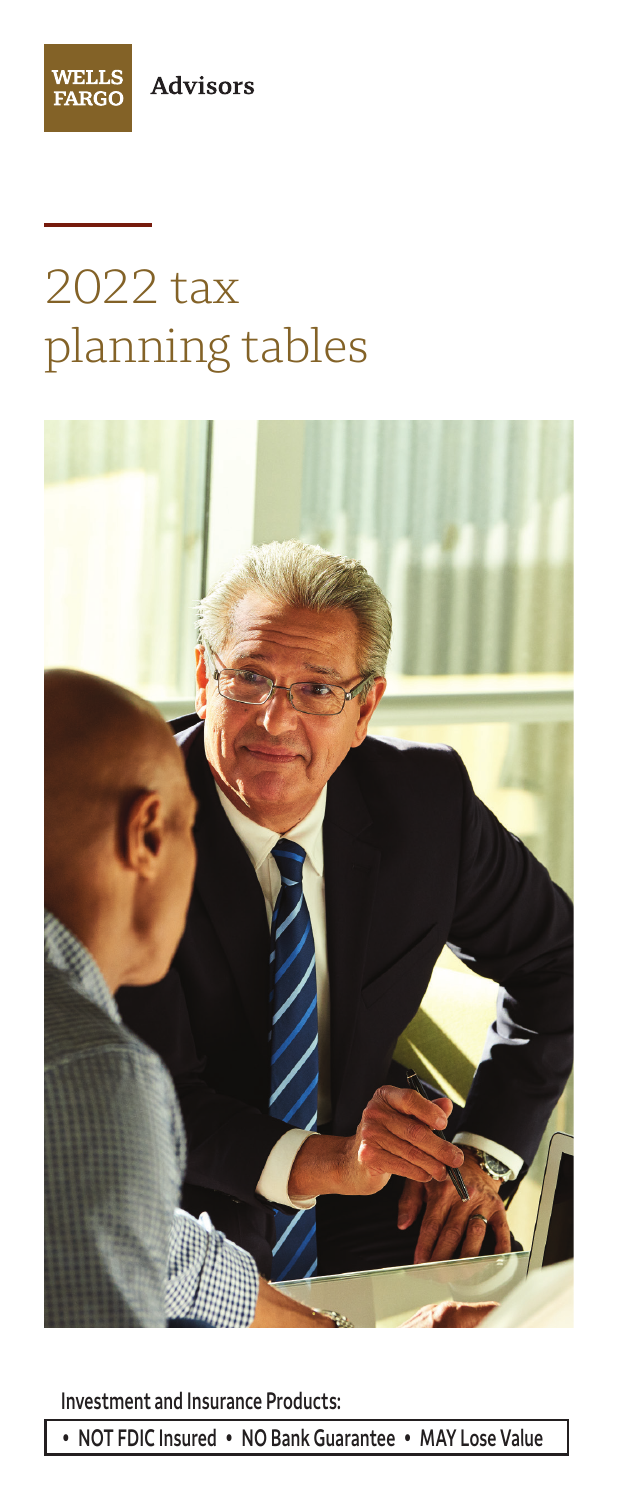## 2022 important deadlines

### **Last day to …**

#### **January 18**

• Pay fourth-quarter 2021 federal individual estimated income tax

#### **January 26**

• Buy in to close a short-against-the-box position (regular-way settlement) for 2021

#### **April 18**

- Pay first-quarter 2022 federal individual estimated income tax
- File 2021 federal individual income tax return (or make payment with extension)
- Make 2021 contribution to traditional IRA, Roth IRA, Health Savings Account (HSA), or Education Savings Account (ESA)

#### **June 15**

• Pay second-quarter 2022 federal individual estimated income tax

#### **September 15**

• Pay third-quarter 2022 federal individual estimated income tax

#### **October 17**

• File 2021 federal individual income tax return subject to automatic extensions

#### **November 29**

• Double up to avoid violating the "wash sale" rule

#### **December 30**

- Sell stock or listed options to realize a gain or loss
- Take 2022 RMDs from traditional IRAs and most qualified plans if you reached age 72 before 2022
- Complete a Roth IRA conversion
- Complete a 529 plan contribution
- Sell shares acquired through the 2022 exercise of incentive stock options (ISOs) in disqualifying disposition to limit Alternative Minimum Tax (AMT) exposure

#### **December 31**

• Deadline for completion of gifts for the current calendar year (charitable or other)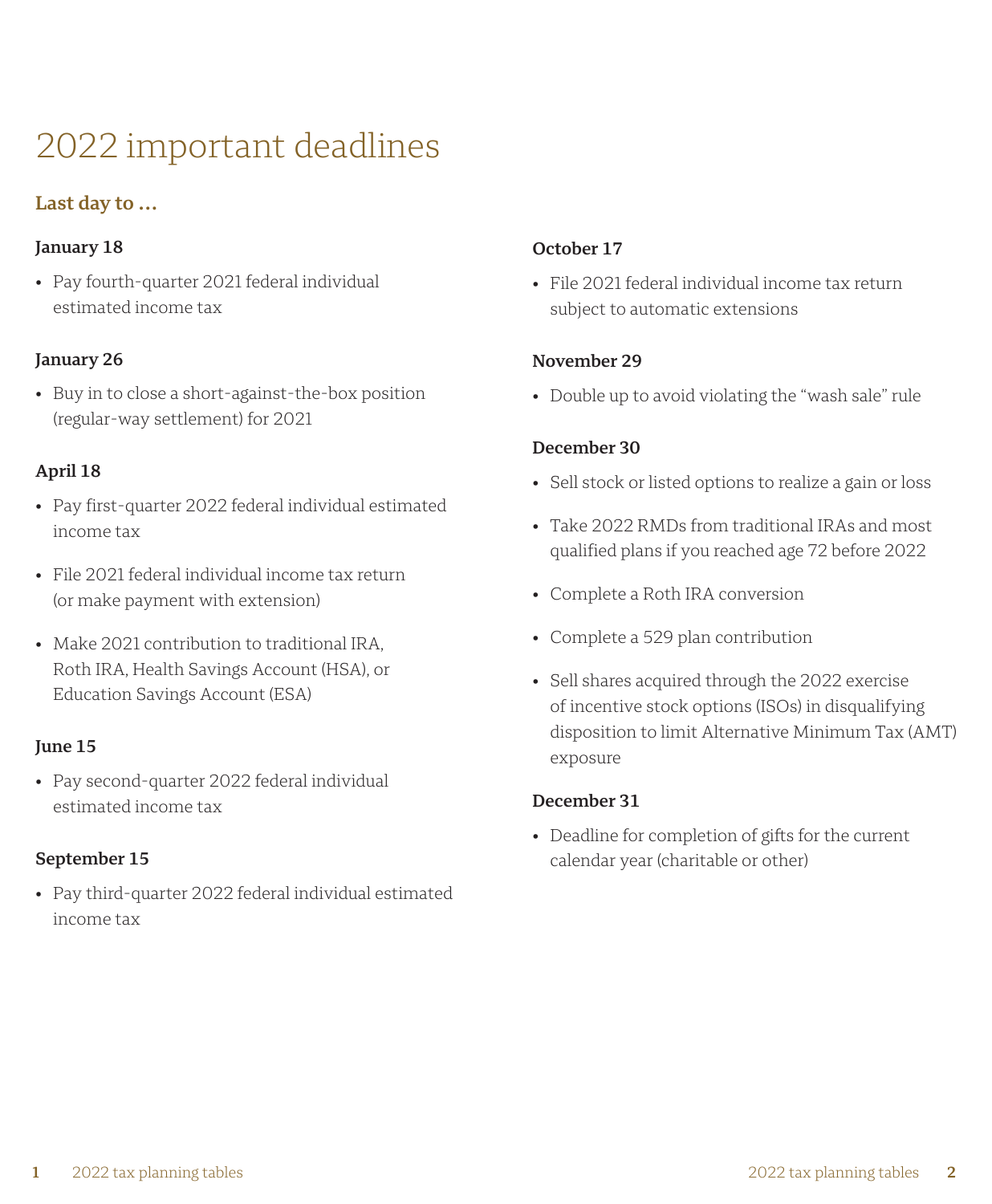## 2022 income tax rate schedules

## Information accurate as of December 13, 2021

#### **Married taxpayer filing jointly/surviving spouse**

| If taxable income is: | The tax is:                                 |
|-----------------------|---------------------------------------------|
| $$0 - $20,550$        | 10% of the taxable income                   |
| $$20,550 - $83,550$   | \$2,055.00 + 12% of excess over \$20,550    |
| $$83,550 - $178,150$  | \$9,615.00 + 22% of excess over \$83,550    |
| $$178,150 - $340,100$ | \$30,427.00 + 24% of excess over \$178,150  |
| $$340,100 - $431,900$ | \$69,295.00 + 32% of excess over \$340,100  |
| $$431,900 - $647,850$ | \$98,671.00 + 35% of excess over \$431,900  |
| \$647,850 or more     | \$174,253.50 + 37% of excess over \$647,850 |

#### **Single Taxpayer**

| If taxable income is: | The tax is:                                 |
|-----------------------|---------------------------------------------|
| $$0 - $10,275$        | 10% of the taxable income                   |
| $$10,275 - $41,775$   | \$1,027.50 + 12% of excess over \$10,275    |
| $$41,775 - $89,075$   | \$4,807.50 + 22% of excess over \$41,775    |
| $$89,075 - $170,050$  | \$15,213.50 + 24% of excess over \$89,075   |
| $$170,050 - $215,950$ | \$34,647.50 + 32% of excess over \$170,050  |
| $$215,950 - $539,900$ | \$49,335.50 + 35% of excess over \$215,950  |
| \$539,900 or more     | \$162,718.00 + 37% of excess over \$539,900 |

#### **Head of household**

| If taxable income is: | The tax is:                                 |
|-----------------------|---------------------------------------------|
| $$0 - $14,650$        | 10% of the taxable income                   |
| $$14,650 - $55,900$   | \$1,465.00 + 12% of excess over \$14,650    |
| $$55,900 - $89,050$   | \$6,415.00 + 22% of excess over \$55,900    |
| $$89,050 - $170,050$  | \$13,708.00 + 24% of excess over \$89,050   |
| $$170,050 - $215,950$ | \$33,148.00 + 32% of excess over \$170,050  |
| $$215,950 - $539,900$ | \$47,836.00 + 35% of excess over \$215,950  |
| \$539,900 or more     | \$161,218.50 + 37% of excess over \$539,900 |

#### **Married taxpayer filing separately**

| If taxable income is: | The tax is:                                |
|-----------------------|--------------------------------------------|
| $$0 - $10,275$        | 10% of the taxable income                  |
| $$10,275 - $41,775$   | \$1,027.50 + 12% of excess over \$10,275   |
| $$41,775 - $89,075$   | \$4,807.50 + 22% of excess over \$41,775   |
| $$89,075 - $170,050$  | \$15,213.50 + 24% of excess over \$89,075  |
| $$170,050 - $215,950$ | \$34,647.50 + 32% of excess over \$170,050 |
| $$215,950 - $323,925$ | \$49,335.50 + 35% of excess over \$215,950 |
| \$323,925 or more     | \$87,126.75 + 37% of excess over \$323,925 |

\* Taxable income is income after all deductions (including either itemized or standard deduction).

### **Standard deductions**

| Married/<br>joint | <b>Single</b> | Head of<br>household | Married/<br>separate | Dependents |
|-------------------|---------------|----------------------|----------------------|------------|
| \$25,900          | \$12.950      | \$19,400             | \$12,950             | \$1.150    |

For dependents with earned income, the deduction is the greater of \$1,150 or earned income + \$400 (up to \$12,950).

## **Additional standard deductions**

| Married, age 65 or older or blind  | $$1,400*$ |
|------------------------------------|-----------|
| Married, age 65 or older and blind | \$2,800*  |
| Single, age 65 or older or blind   | \$1,750   |
| Single, age 65 or older and blind  | \$3,500   |
| * per person                       |           |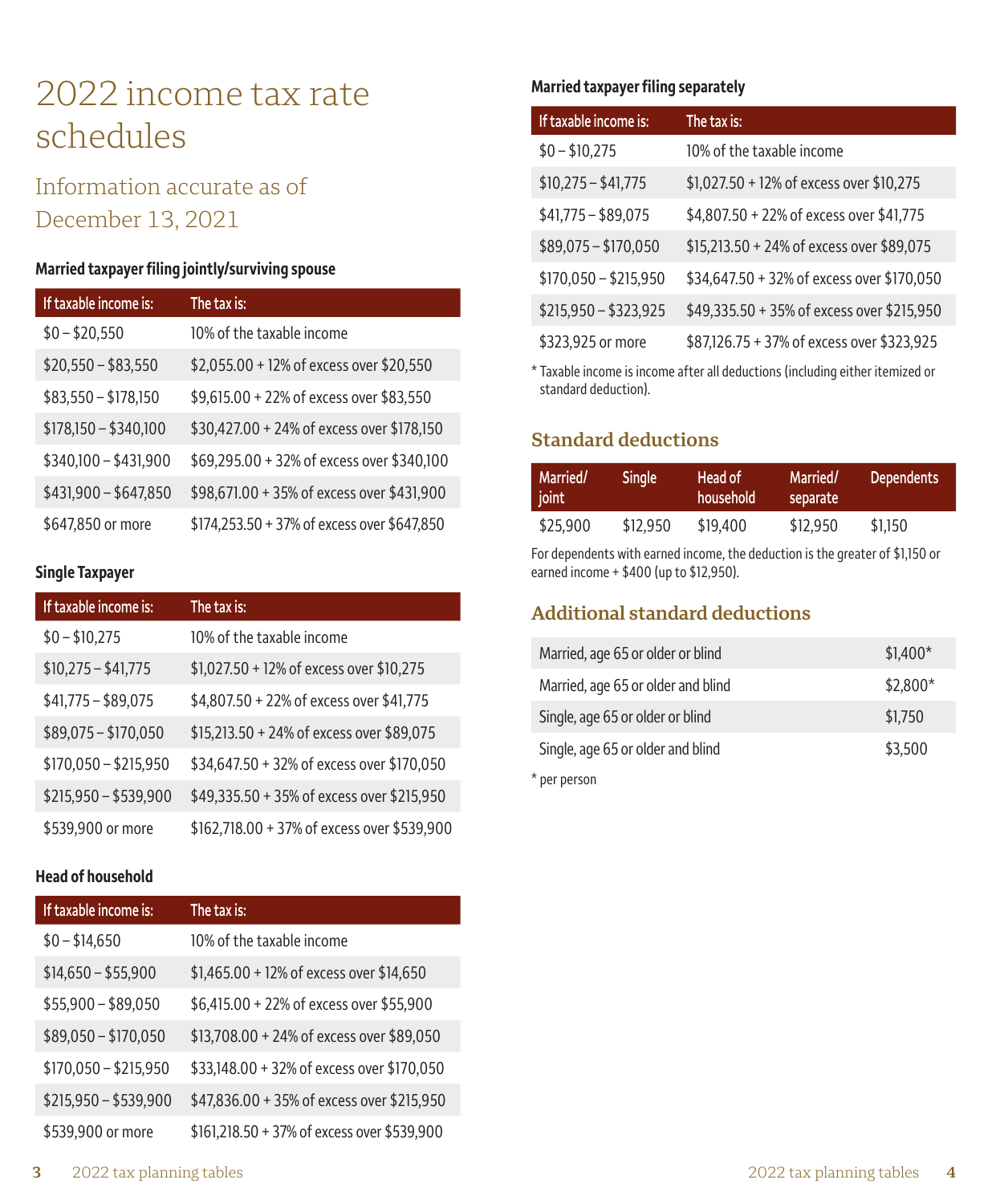## Capital gains and losses and dividends

|                                                | Long-term capital gain rate<br>(longer than one year) |                         |              |
|------------------------------------------------|-------------------------------------------------------|-------------------------|--------------|
|                                                | $0\%*$                                                | $15%$ *                 | $20%$ *      |
| Single                                         | $$0 - $41,675$                                        | $$41.676-$<br>\$459,750 | $$459,751+$  |
| Married filing jointly<br>and surviving spouse | $$0 - $83.350$                                        | $$83.351-$<br>\$517.200 | $$517.201 +$ |
| Head of household                              | $$0 - $55,800$                                        | $$55.801-$<br>\$488,500 | $$488.501 +$ |
| Married filing<br>separately                   | $$0 - $41.675$                                        | $$41.676-$<br>\$258,600 | $$258.601 +$ |
| Trusts and estates                             | $$0 - $2.800$                                         | $$2,801-$<br>\$13,700   | $$13,701 +$  |

**\* Determine your capital gain bracket by adding your net long-term capital gains and/ or qualified dividends to your other taxable income net of deductions.**

For example, assume a joint filer has net taxable income of \$90,000 which includes \$20,000 in net long-term capital gain. The first \$13,350 of the gain falls within the 0% rate threshold of \$83,350 and will be taxed at 0%; while the remaining \$6,650 of long-term capital gain is above the \$83,350 threshold and will be taxed at 15%.

| Short-term<br>capital gain rate<br>(one year or less) | Taxed at ordinary income tax rate.                                                                                                      |
|-------------------------------------------------------|-----------------------------------------------------------------------------------------------------------------------------------------|
| <b>Dividends</b>                                      | Qualified dividends are taxed at the long-term<br>capital gain rates. Nongualified dividends are<br>taxed at ordinary income tax rates. |

Higher rates apply to collectibles and unrecaptured §1250 gain. Consult your tax advisor about how they apply to your situation.

## **Netting capital gains and losses**

- 1. Net short-term gains and short-term losses.
- 2. Net long-term gains and long-term losses.
- 3. Net short-term against long-term.
- 4. Deduct up to \$3,000 of excess losses against ordinary income per year.
- 5. Carry over any remaining losses to future tax years.

## Alternative Minimum Tax (AMT)

### **Tax brackets**

| <b>AMT</b> income | Тах |
|-------------------|-----|
| Up to \$206,100*  | 26% |
| Over \$206,100    | 28% |
|                   |     |

\* \$103,050 if married filing separately

### **AMT exemption**

|                                              | <b>Exemption</b> | Phased out on excess over |
|----------------------------------------------|------------------|---------------------------|
| Married filing joint and<br>surviving spouse | \$118,100        | \$1,079,800               |
| Unmarried individual                         | \$75,900         | \$539,900                 |
| Married filing separately                    | \$59,050         | \$539,900                 |
| Trusts and estates                           | \$26,500         | \$88,300                  |

## Education planning

## **Education Savings Accounts (ESA)**

- Maximum nondeductible contribution is \$2,000 per child, per year.
- Maximum contribution amount is lowered if a contributor's modified adjusted gross income (MAGI) is between:
	- \$95,000 and \$110,000 for individual filers
	- \$190,000 and \$220,000 for joint filers
- No contributions can be made if contributor's MAGI exceeds the stated limits or the beneficiary is age 18 or older.
- Interest, dividends, and capital gains grow taxdeferred and may be distributed federal-income-tax free as long as the money is used to pay qualified education expenses.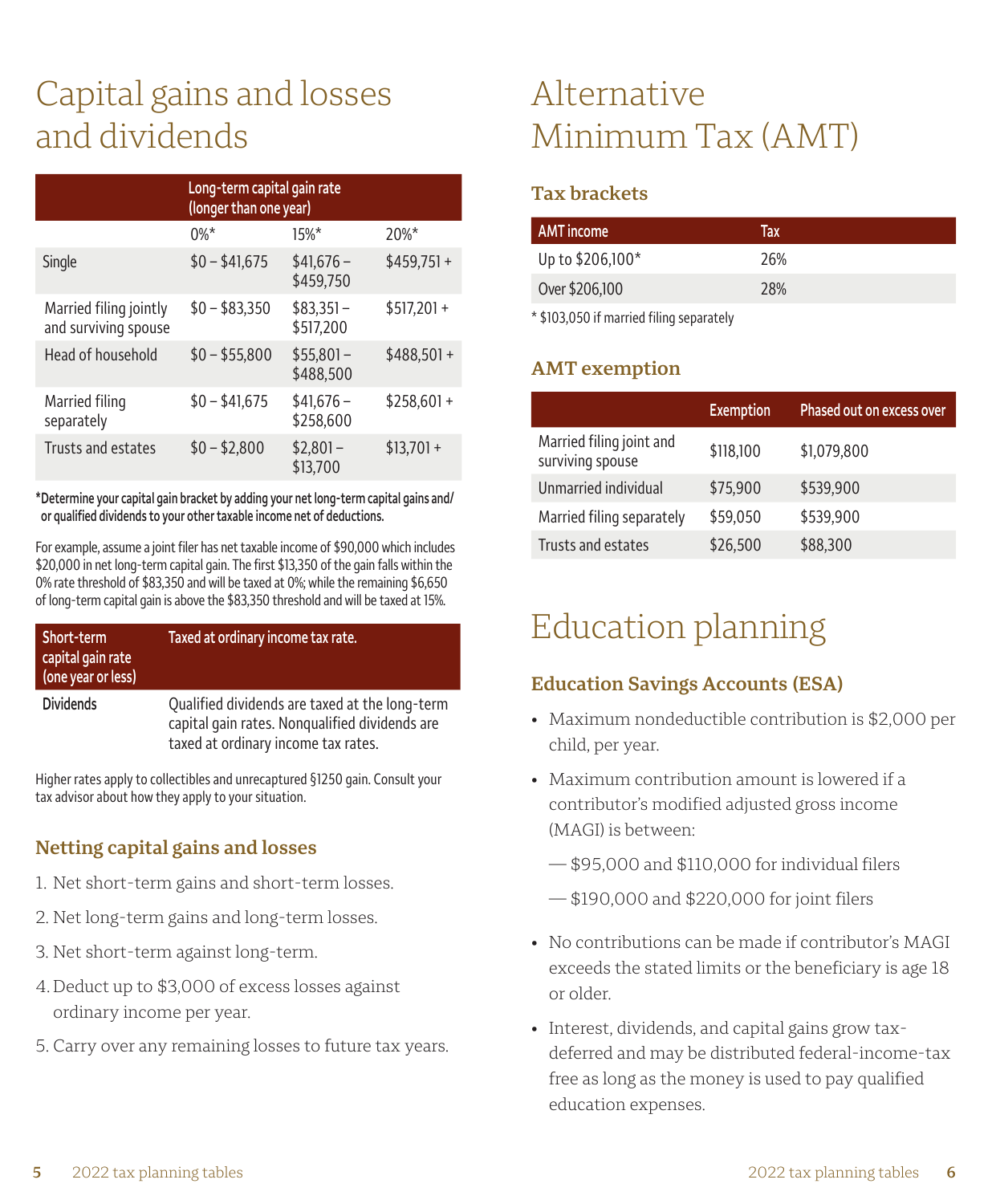- Earnings accumulate tax-deferred; qualified withdrawals may be federal income-tax-free.
- State-tax incentives available in some states.
- Contributions up to \$80,000 (single) and \$160,000 (married couples) allowed in one year without a reduction in the applicable gift/estate tax exclusion (see page 14). No additional gifting in the current year or next four years without incurring potential gift tax implications.

*Please consider the investment objectives, risk, charges, and expenses carefully before investing in a 529 savings plan. The official statement for a specific plan, which contains this and other information, can be obtained by calling your financial advisor. Read it carefully before you invest.*

### **American Opportunity Credit**

| Maximum credit         | \$2,500 per student for first four<br>years of qualified expenses paid |
|------------------------|------------------------------------------------------------------------|
| <b>MAGI phaseouts:</b> |                                                                        |
| Married filing jointly | $$160,000 - $180,000$                                                  |
| Single filer           | $$80,000 - $90,000$                                                    |

### **Lifetime Learning Credit**

| Maximum credit         | 20% of first \$10,000 (per tax<br>return) of qualified expenses<br>paid in 2022 |
|------------------------|---------------------------------------------------------------------------------|
| <b>MAGI phaseouts:</b> |                                                                                 |
| Married filing jointly | $$160,000 - $180,000$                                                           |
| Single filer           | $$80,000 - $90,000$                                                             |

### **Exclusion of U.S. Savings Bond interest**

| MAGI phaseouts:        |                       |
|------------------------|-----------------------|
| Married filing jointly | $$128,650 - $158,650$ |
| Others                 | $$85,800 - $100,800$  |

Bonds must be titled in name(s) of taxpayer(s) only. Owner must be age 24 or older at time of issue. Must be Series EE issued after 1989 or any Series I bonds. Proceeds must be used for qualified postsecondary education expenses of the taxpayer, spouse, or dependent.

#### **Student loan interest deduction**

| <b>Maximum deduction</b> | \$2.500               |
|--------------------------|-----------------------|
| MAGI phaseouts:          |                       |
| Married filing jointly   | $$145,000 - $175,000$ |
| Others                   | $$70,000 - $85,000$   |

#### **Kiddie tax**

Children who have not reached the age of 19 by the end of the tax year are subject to the "kiddie tax" rules. If the child continues to be a full-time student, the rules apply until he or she turns age 24. If a child is age 18 or older and provides more than half of his or her own support, the kiddie tax rules do not apply. The following tax rate schedule will apply (assumes no earned income).

| <b>Unearned income</b> | Tax treatment                                                                       |
|------------------------|-------------------------------------------------------------------------------------|
| Less than \$1,150      | No tax                                                                              |
| $$1,150 - $2,300$      | Taxed at child's rate                                                               |
| More than \$2,300      | Taxed at the higher of the<br>parents' top marginal rate or the<br>child's tax rate |

#### **Estimated annual college costs**

|      | <b>Public</b> | <b>Private</b> |
|------|---------------|----------------|
| 2022 | \$23.930      | \$52,930       |
| 2027 | \$27,207      | \$61,360       |
| 2032 | \$30.933      | \$71,133       |
| 2037 | \$35,168      | \$82,463       |

Total yearly costs for in-state tuition, fees, books, and room and board (transportation and miscellaneous expenses not included). Base is 2021 – 2022 school year. Costs for all future years projected by Wells Fargo Advisors in November 2021 assuming a 2.6% national average increase per year for public and 3.0% for private (based on a 10-year historical average).

Source: Trends in College Pricing and Student Aid. [collegeboard.org](http://www.collegeboard.org)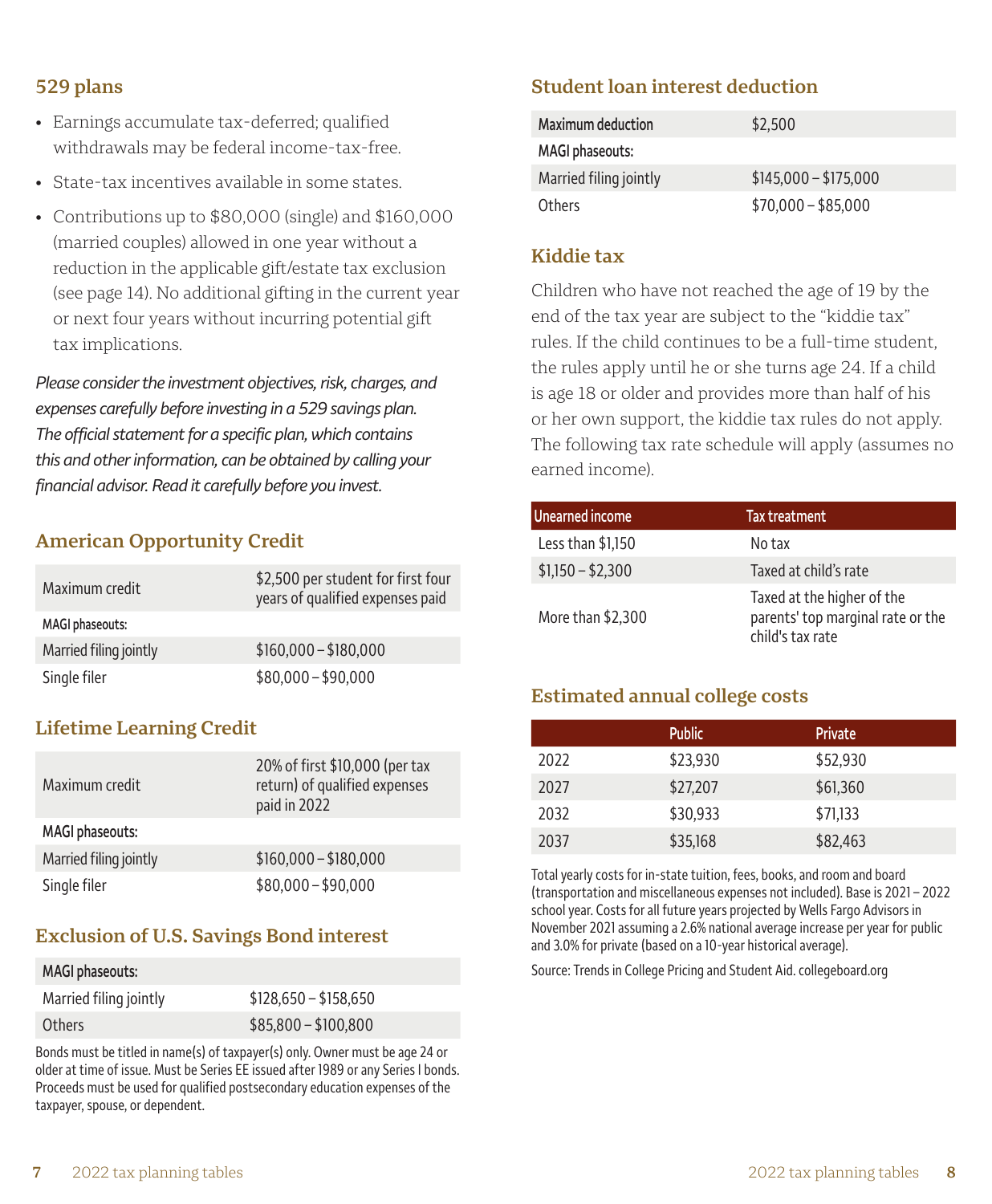## Retirement accounts

## **Pretax 401(k), 403(b), 457; Roth 401(k) or 403(b)**

| Employee maximum       | Catch-up contribution |
|------------------------|-----------------------|
| deferral contributions | (if age 50 or older)  |
| \$20,500               | \$6.500               |

Combined limit for Roth 401(k) or Roth 403(b) and pretax traditional 401(k) or pretax 403(b) deferral contributions is \$20,500 for those younger than 50.

### **Traditional and Roth IRA**

| <b>Maximum contribution</b> | Catch-up contribution (if age 50 or older) |
|-----------------------------|--------------------------------------------|
| \$6,000                     | \$1.000                                    |

Contributions must be made no later than the tax-filing deadline, regardless of tax extensions.

### **Traditional IRA deductibility limits**

**If neither individual nor spouse is a participant in another plan:** \$6,000\* maximum deduction

#### **If the individual is an active participant in another plan:**

| Married/joint MAGI <sup>†</sup> | Single MAGI <sup>t</sup> | <b>Deduction</b> |
|---------------------------------|--------------------------|------------------|
| Up to \$109,000                 | Up to \$68,000           | $$6.000**$       |
| $$109,000 - 129,000$            | $$68,000 - $78,000$      | Phased out       |
| Over \$129,000                  | Over \$78,000            | \$0              |

\* If a spouse (working or nonworking) is not covered by a retirement plan but<br>his or her spouse is covered, the spouse who is not covered is allowed full deductibility up to \$204,000 joint MAGI, phased out at \$214,000 joint MAGI.

†Modified adjusted gross income.

‡Maximum deduction is \$7,000 if age 50 or older.

Note: Phaseout for married filing separately is \$0 – \$10,000.

## **Roth IRA qualifications**

- Contribution amount is limited if modified adjusted gross income (MAGI) is between:
	- $-$  \$129,000 and \$144,000 for individual returns<sup>\*</sup>
	- \$204,000 and \$214,000 for married/joint filers
	- \$0 and \$10,000 for married filing separate
- Cannot contribute if MAGI exceeds limits.
- Contributions are not deductible.
- \* Includes single filers, head of household, and married filing separately if you did not live with your spouse at any time during the year.

## Retirement plan limits

| Maximum elective deferral to SIMPLE IRA and<br>SIMPLE 401(k) plans                   | \$14,000  |
|--------------------------------------------------------------------------------------|-----------|
| Catch-up contribution for SIMPLE IRA and<br>SIMPLE 401(k) plans (if age 50 or older) | \$3,000   |
| Maximum annual defined contribution plan limit                                       | \$61,000  |
| Maximum compensation for calculating<br>qualified plan contributions                 | \$305,000 |
| Maximum annual defined benefit limit                                                 | \$245,000 |
| Threshold for highly compensated employee                                            | \$135,000 |
| Threshold for key employee in top-heavy plans                                        | \$200,000 |
| Maximum SEP contribution is lesser of limit or<br>25% of eligible income             | \$61,000  |

## **Uniform Lifetime/ Minimum Distribution Table**

| Age | Life Expectancy<br>Factor | Age | <b>Life Expectancy</b><br>Factor |
|-----|---------------------------|-----|----------------------------------|
| 72  | 27.4                      | 90  | 12.2                             |
| 73  | 26.5                      | 91  | 11.5                             |
| 74  | 25.5                      | 92  | 10.8                             |
| 75  | 24.6                      | 93  | 10.1                             |
| 76  | 23.7                      | 94  | 9.5                              |
| 77  | 22.9                      | 95  | 8.9                              |
| 78  | 22.0                      | 96  | 8.4                              |
| 79  | 21.1                      | 97  | 7.8                              |
| 80  | 20.2                      | 98  | 7.3                              |
| 81  | 19.4                      | 99  | 6.8                              |
| 82  | 18.5                      | 100 | 6.4                              |
| 83  | 17.7                      | 101 | 6.0                              |
| 84  | 16.8                      | 102 | 5.6                              |
| 85  | 16.0                      | 103 | 5.2                              |
| 86  | 15.2                      | 104 | 4.9                              |
| 87  | 14.4                      | 105 | 4.6                              |
| 88  | 13.7                      | 106 | 4.3                              |
| 89  | 12.9                      | 107 | 4.1                              |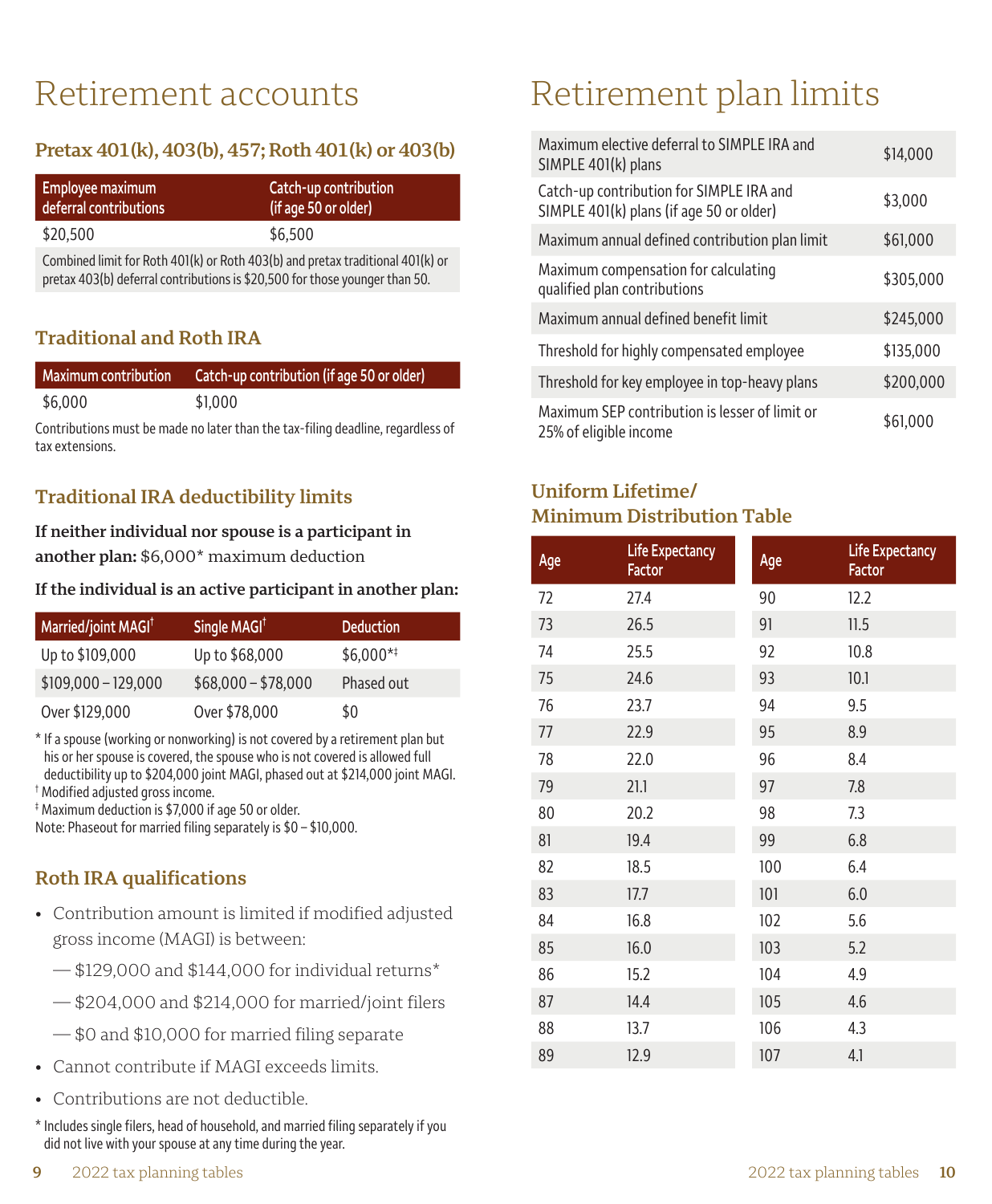## Social Security benefits

### **Earnings test**

The earnings test indicates the level of earnings permissible for Social Security benefits recipients without incurring a reduction of benefits. These limits are indexed to increases in national earnings.

| Worker younger than full retirement age                                                                                    | \$19,560 |
|----------------------------------------------------------------------------------------------------------------------------|----------|
| Year worker reaches full retirement age<br>(applies only to earnings for months prior to<br>attaining full retirement age) | \$51,960 |
| Worker at full retirement age                                                                                              | No limit |

#### **Maximum monthly benefit: \$3,345**

This benefit is for an individual who reaches full retirement age in 2022 and earns at least the maximum wage base amount for the best 35 years.

Information provided by the Social Security Administration.

### **Taxation thresholds**

Up to a certain percentage of an individual's Social Security benefits is subject to taxation when his or her provisional income\* exceeds certain threshold amounts:

|                              | Up to 50% taxed          | Up to 85% taxed    |
|------------------------------|--------------------------|--------------------|
| Married/joint                | $$32,000 - $44,000$      | More than \$44,000 |
| Single                       | $$25,000 - $34,000$      | More than \$34,000 |
| Married filing<br>separately | 85% taxable <sup>†</sup> |                    |

\* Provisional income generally includes modified adjusted gross income (MAGI) plus nontaxable interest and one-half of Social Security benefits.

† There is an exception to this rule if you lived apart from your spouse for the entire year. Consult your tax advisor for more information.

## Social Security tax rates

| Maximum wage base for Social Security | \$147,000 |
|---------------------------------------|-----------|
| Employee                              | 6.20%     |
| Employer                              | 6.20%     |
| Self-employed                         | 12.40%    |

## Medicare tax rates

### **Thresholds**

| Single           | \$200,000 |
|------------------|-----------|
| Married/joint    | \$250,000 |
| Married/separate | \$125,000 |
| Trust/estate     | \$13.450  |

|                                   | <b>Below threshold</b> | Above threshold                                                  |  |
|-----------------------------------|------------------------|------------------------------------------------------------------|--|
| Tax rate on employee compensation |                        |                                                                  |  |
|                                   |                        | Compare thresholds to Medicare wages as reported on IRS Form W-2 |  |
| $Emplowole$ tay rate $1.45\%$     |                        | 7.2E0/x                                                          |  |

| Employee's tax rate 1.45% | $2.35%$ * |
|---------------------------|-----------|
| Employer's tax rate 1.45% | 1.45%     |

#### **Tax rate on self-employment income**

*Compare threshold to net self-employment income as determined on IRS Form 1040 Schedule SE*

| Owner's rate                      | 2.90% | 3.80%* |  |  |
|-----------------------------------|-------|--------|--|--|
| Tax rate on net investment income |       |        |  |  |
| Compare threshold to MAGI         |       |        |  |  |
| Investor's tax rate $0.00\%$      |       | 3.80%  |  |  |

\* Includes the 0.9% Medicare surtax.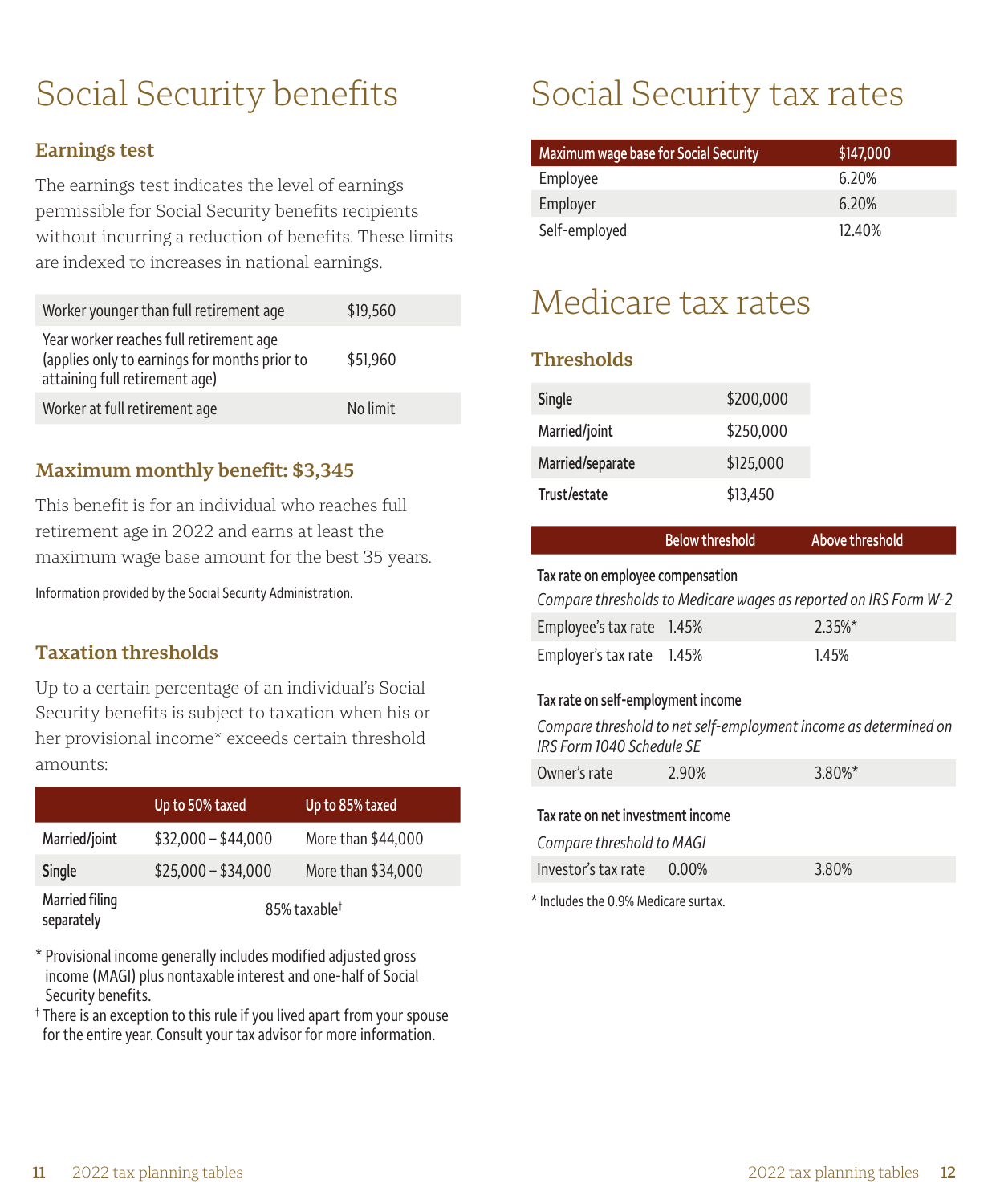# Health and long-term care

## **Long-term care deduction for medical care\***

| Age attained before the close of the taxable year | Limit on premiums |
|---------------------------------------------------|-------------------|
| 40 or less                                        | \$450             |
| More than 40 but not more than 50                 | \$850             |
| More than 50 but not more than 60                 | \$1,690           |
| More than 60 but not more than 70                 | \$4,510           |
| More than 70                                      | \$5.640           |

\* Limitations apply based on type of taxpayer. You should consult your tax advisor regarding your situation.

## **Health Savings Account (HSA) limits**

|                                | <b>Maximum contribution</b>                                                               |  |  |
|--------------------------------|-------------------------------------------------------------------------------------------|--|--|
| Single<br>\$3,650              | Family<br>\$7,300<br>\$1,000 catch-up contribution allowed per individual age 55 or older |  |  |
|                                | Minimum health insurance plan deductible                                                  |  |  |
| Single<br>\$1,400              | Family<br>\$2,800                                                                         |  |  |
| Maximum out-of-pocket expenses |                                                                                           |  |  |
| Single                         | Family                                                                                    |  |  |

## Estate, gift, and generationskipping transfer tax

### **Gift tax annual exclusion**

#### **\$16,000**

An individual can give up to \$16,000 per person per year to any number of beneficiaries (family or nonfamily) without paying gift tax or "using up" any available applicable exclusion amount.

### **Estate and gift tax — basic exclusion**

#### **\$12,060,000**

Estate or gift taxes apply to the extent that your cumulative transfers (lifetime exclusion gifts plus the taxable estate at death) exceed your applicable exclusion.

Your applicable exclusion consists of your \$12,060,000 basic exclusion plus any "unused" exclusion received from a spouse who predeceased you.

*Portability:* The election to transfer unused exclusion to a surviving spouse is made by filing an estate tax return. The filing deadline is 9 months after death for taxable estates, or 2 years after death if a return is filed solely to elect portability. (Election is only available if the first spouse died after 12/31/2010.)

## **Generation-skipping transfer (GST) tax exemption**

**\$12,060,000**

## **Estate, gift, and GST tax rate**

#### **40%**

Applies to transfers in excess of the applicable exclusion/GST exemption.

\$7,050 \$14,100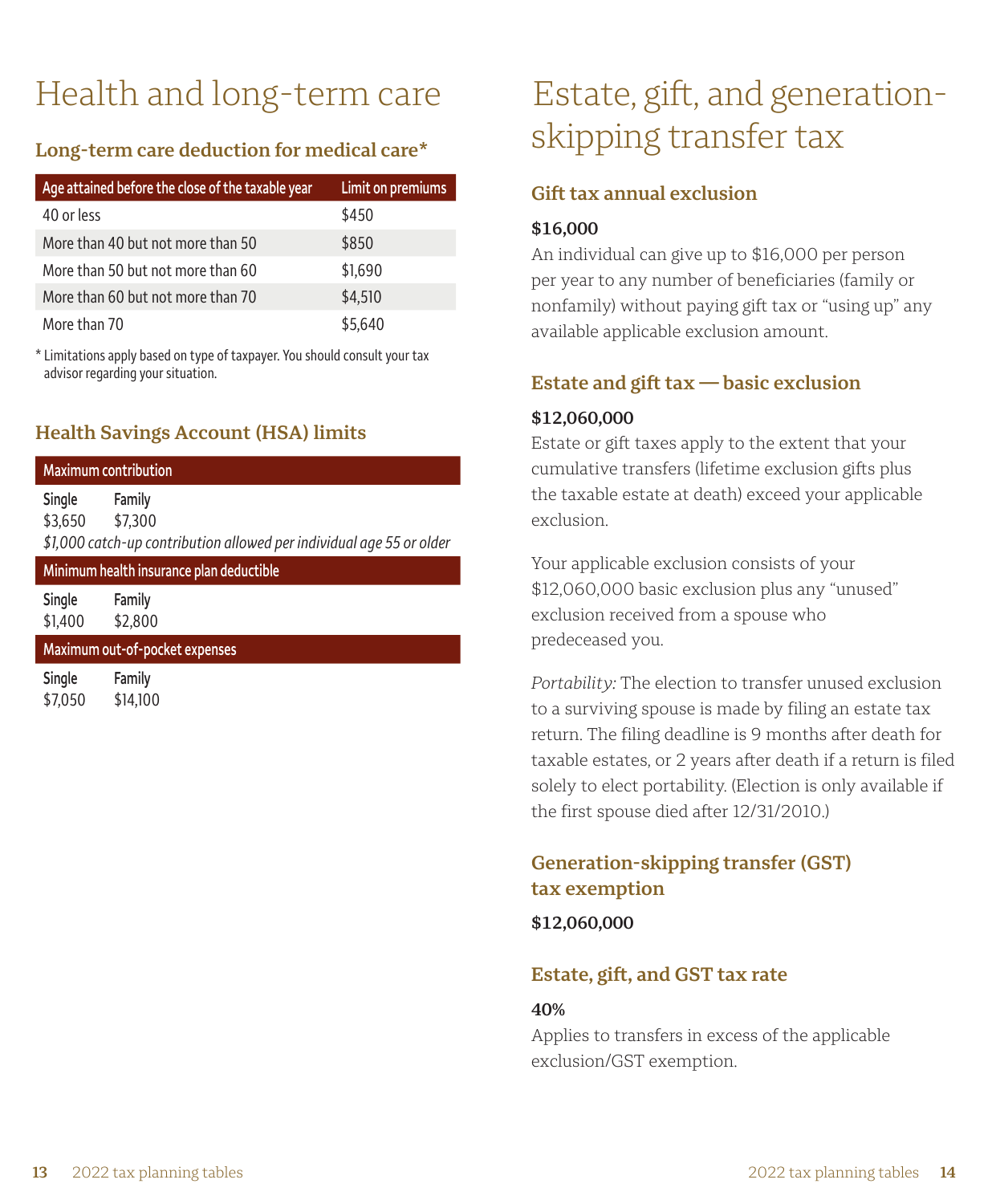## Federal trust and estate income tax

#### **Tax rates\***

| If taxable income is: | The tax is:                               |
|-----------------------|-------------------------------------------|
| $$0 - $2,750$         | 10% of the taxable income                 |
| $$2,750 - $9,850$     | \$275.00 + 24% of excess over \$2,750     |
| $$9,850 - $13,450$    | $$1,979.00 + 35\%$ of excess over \$9,850 |
| \$13,450 or more      | \$3,239.00 + 37% of excess over \$13,450  |

\* See page 5 for corresponding capital gain and qualified dividend rates.

## Corporate income tax

- $•$  Tax rate  $-21%$
- AMT at corporate level has been eliminated

Note: There are no special federal capital gains rates for corporations. For corporations, capital losses are deductible only against capital gains.

## Wells Fargo Advisors suggested spending guidelines

| Mortgage payments     | Not to exceed 28% of gross<br>(pretax) income         |
|-----------------------|-------------------------------------------------------|
| Combined monthly debt | Not to exceed 36% of monthly<br>gross (pretax) income |

## Compounding

## *At hypothetical rates of return*

| 4%                    |                    |          |           |           |                     |
|-----------------------|--------------------|----------|-----------|-----------|---------------------|
| Monthly<br>investment |                    | 5 years  | 10 years  | 20 years  | 30 years            |
| \$50                  | Amount<br>invested | \$3,000  | \$6,000   | \$12,000  | \$18,000            |
|                       | Value              | \$3,326  | \$7,387   | \$18,400  | \$34,818            |
| \$100                 | Amount<br>invested | \$6,000  | \$12,000  | \$24.000  | \$36.000            |
|                       | Value              | \$6,652  | \$14,774  | \$36,800  | \$69.636            |
| \$500                 | Amount<br>invested | \$30,000 | \$60,000  | \$120,000 | \$180,000           |
|                       | Value              | \$33,260 | \$73,870  | \$183,998 | \$348,181           |
| \$1,000               | Amount<br>invested | \$60,000 | \$120,000 |           | \$240,000 \$360,000 |
|                       | Value              | \$66,520 | \$147.741 | \$367.997 | \$696.363           |

#### **6%**

| Monthly<br>investment |                    | 5 years  | 10 years  | 20 years            | 30 years    |
|-----------------------|--------------------|----------|-----------|---------------------|-------------|
| \$50                  | Amount<br>invested | \$3,000  | \$6,000   | \$12,000            | \$18,000    |
|                       | Value              | \$3,506  | \$8,235   | \$23,218            | \$50,477    |
| \$100                 | Amount<br>invested | \$6,000  | \$12,000  | \$24,000            | \$36,000    |
|                       | Value              | \$7.012  | \$16,470  | \$46,435            | \$100,954   |
| \$500                 | Amount<br>invested | \$30,000 | \$60,000  | \$120,000           | \$180,000   |
|                       | Value              | \$35,059 | \$82,349  | \$232,176           | \$504.769   |
| \$1,000               | Amount<br>invested | \$60,000 |           | \$120,000 \$240,000 | \$360,000   |
|                       | Value              | \$70.119 | \$164.699 | \$464.351           | \$1.009.538 |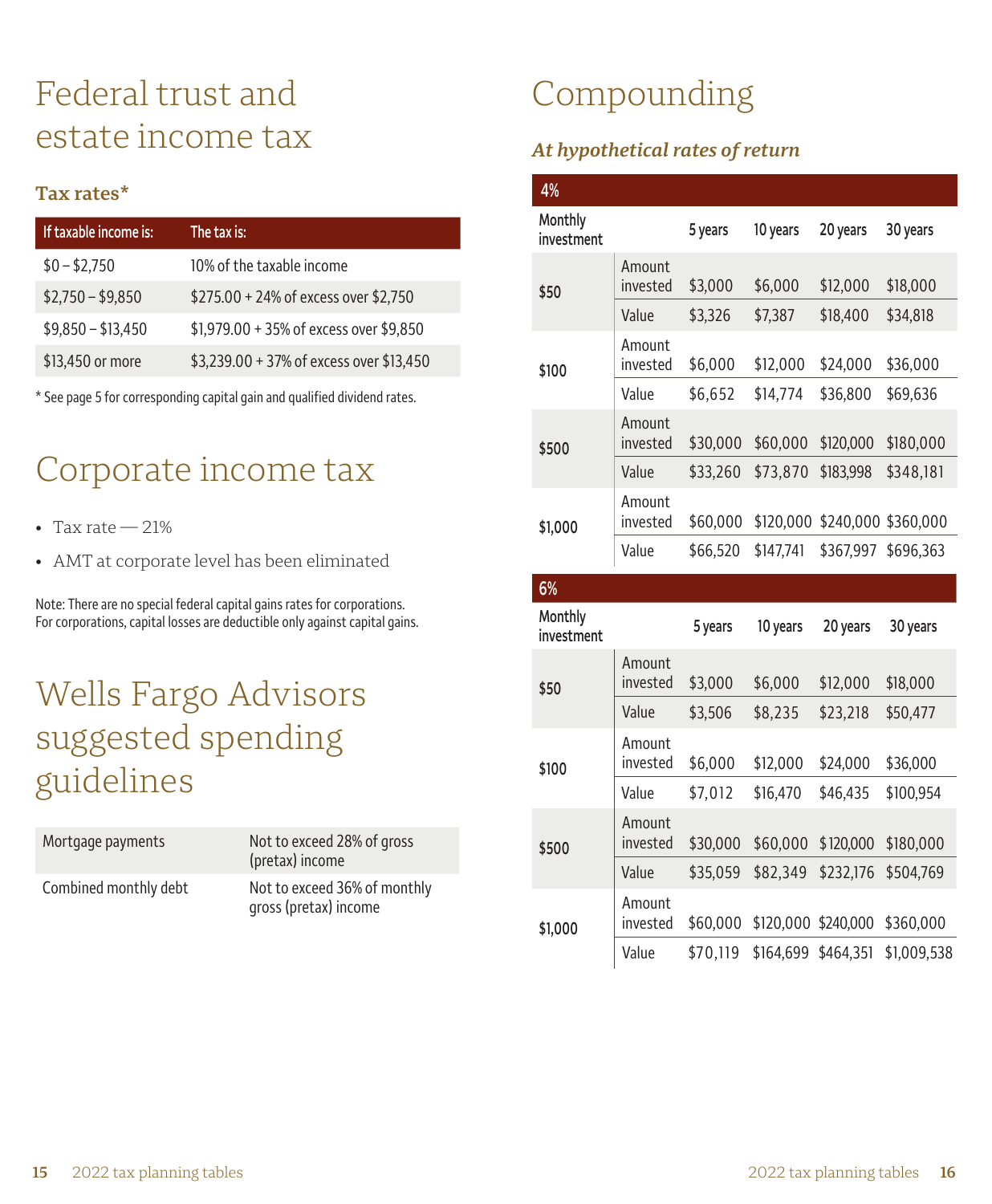| 8%                    |                    |          |           |           |             |
|-----------------------|--------------------|----------|-----------|-----------|-------------|
| Monthly<br>investment |                    | 5 years  | 10 years  | 20 years  | 30 years    |
| \$50                  | Amount<br>invested | \$3,000  | \$6,000   | \$12,000  | \$18,000    |
|                       | Value              | \$3,698  | \$9,208   | \$29,647  | \$75,015    |
| \$100                 | Amount<br>invested | \$6,000  | \$12,000  | \$24,000  | \$36,000    |
|                       | Value              | \$7,397  | \$18,417  | \$59.295  | \$150,030   |
| \$500                 | Amount<br>invested | \$30,000 | \$60,000  | \$120,000 | \$180,000   |
|                       | Value              | \$36,983 | \$92,083  | \$296.474 | \$750.148   |
| \$1,000               | Amount<br>invested | \$60,000 | \$120,000 | \$240,000 | \$360,000   |
|                       | Value              | \$73,967 | \$184,166 | \$592,947 | \$1,500,295 |

Values shown are based on investments made at the beginning of each month, compounded monthly, and do not reflect the return of any particular investment. These tables are for illustrative purposes only and do not reflect the effects of taxes or transaction costs.

## How Wells Fargo Advisors can help

Connect with a financial advisor as a resource for a variety of strategies in the areas of portfolio management, tax planning, preparing for retirement, education funding, estate planning, cash flow management, and asset protection.